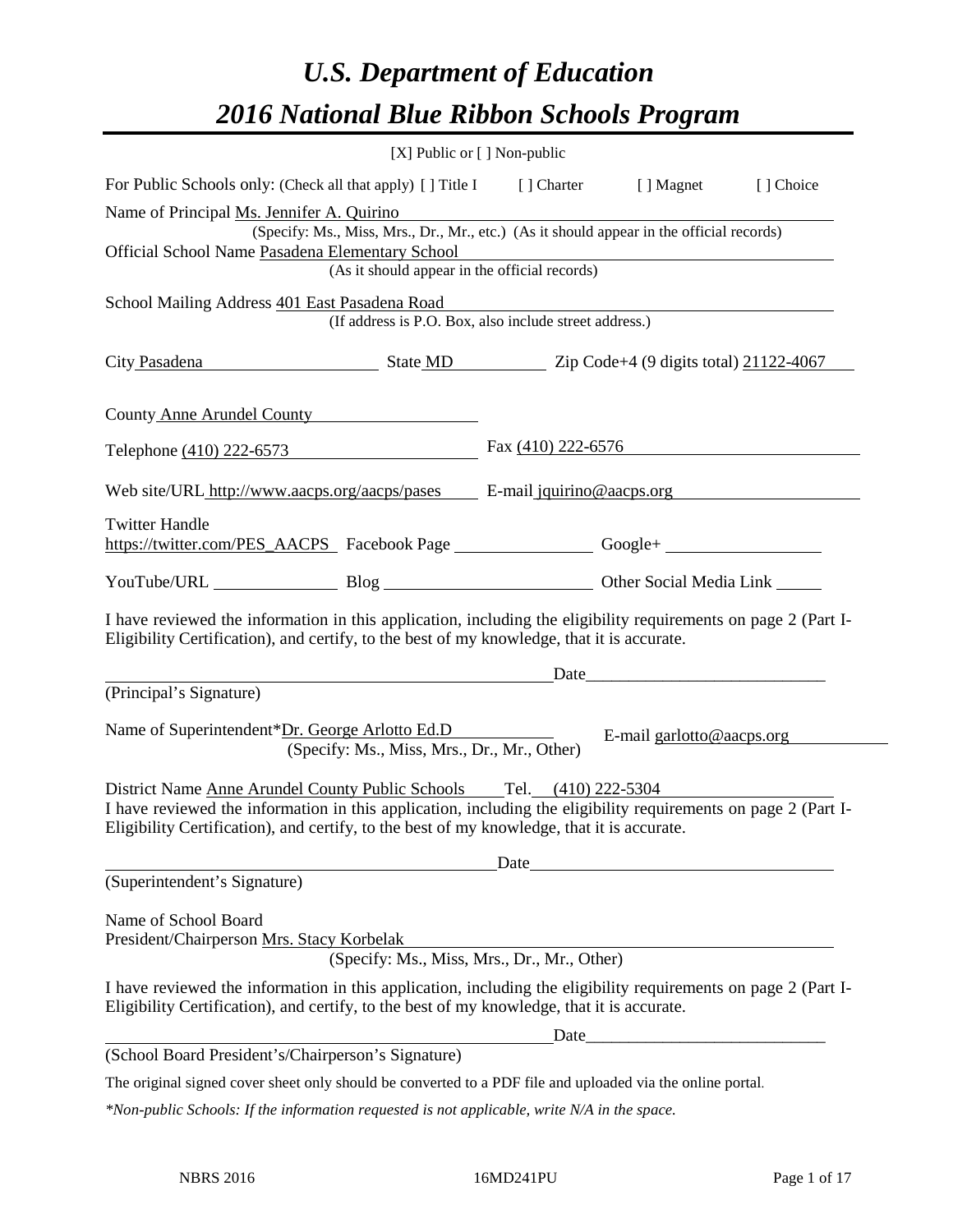The signatures on the first page of this application (cover page) certify that each of the statements below, concerning the school's eligibility and compliance with U.S. Department of Education and National Blue Ribbon Schools requirements, are true and correct.

- 1. The school configuration includes one or more of grades K-12. (Schools on the same campus with one principal, even a K-12 school, must apply as an entire school.)
- 2. The public school has met their state's accountability requirements (i.e., avoided sanctions) in participation, performance in reading (or English language arts) and mathematics, and other academic indicators (i.e., attendance rate and graduation rate) using the most recent accountability results available for the year prior to nomination.
- 3. To meet final eligibility, a public school must meet the state's accountability requirements (i.e., avoided sanctions) in participation, performance in reading (or English language arts) and mathematics, and other academic indicators (i.e., attendance rate and graduation rate) for the year in which they are nominated (2015-2016) and be certified by the state representative. Any status appeals must be resolved at least two weeks before the awards ceremony for the school to receive the award.
- 4. If the school includes grades 7 or higher, the school must have foreign language as a part of its curriculum.
- 5. The school has been in existence for five full years, that is, from at least September 2010 and each tested grade must have been part of the school for the past three years.
- 6. The nominated school has not received the National Blue Ribbon Schools award in the past five years: 2011, 2012, 2013, 2014, or 2015.
- 7. The nominated school has no history of testing irregularities, nor have charges of irregularities been brought against the school at the time of nomination. The U.S. Department of Education reserves the right to disqualify a school's application and/or rescind a school's award if irregularities are later discovered and proven by the state.
- 8. The nominated school or district is not refusing Office of Civil Rights (OCR) access to information necessary to investigate a civil rights complaint or to conduct a district-wide compliance review.
- 9. The OCR has not issued a violation letter of findings to the school district concluding that the nominated school or the district as a whole has violated one or more of the civil rights statutes. A violation letter of findings will not be considered outstanding if OCR has accepted a corrective action plan from the district to remedy the violation.
- 10. The U.S. Department of Justice does not have a pending suit alleging that the nominated school or the school district as a whole has violated one or more of the civil rights statutes or the Constitution's equal protection clause.
- 11. There are no findings of violations of the Individuals with Disabilities Education Act in a U.S. Department of Education monitoring report that apply to the school or school district in question; or if there are such findings, the state or district has corrected, or agreed to correct, the findings.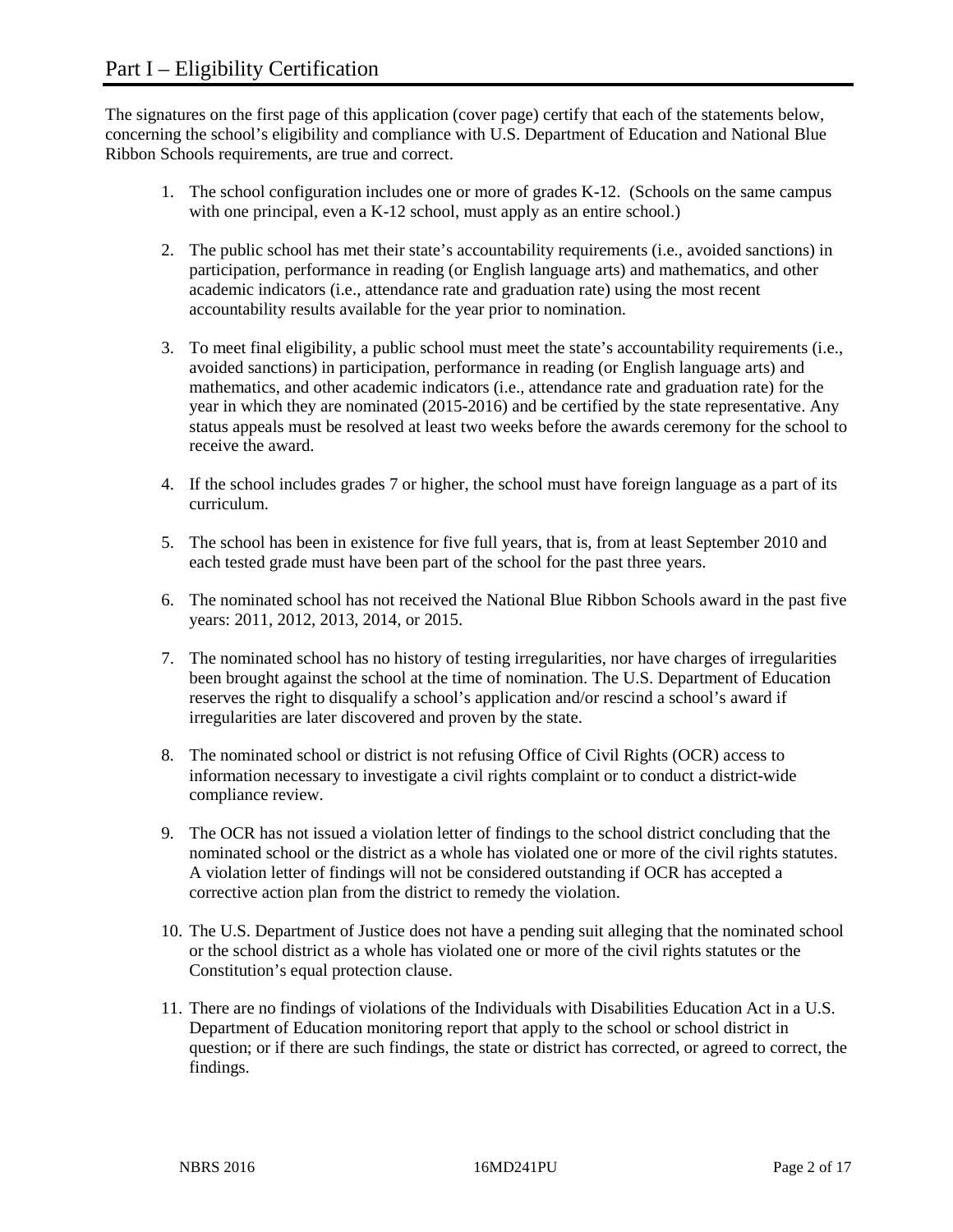## **Data should be provided for the most recent school year (2015-2016) unless otherwise stated.**

#### **DISTRICT**

1. Number of schools in the district  $81$  Elementary schools (includes K-8) (per district designation): 21 Middle/Junior high schools 16 High schools 4 K-12 schools

122 TOTAL

**SCHOOL** (To be completed by all schools)

- 2. Category that best describes the area where the school is located:
	- [] Urban or large central city [ ] Suburban with characteristics typical of an urban area [X] Suburban [ ] Small city or town in a rural area [ ] Rural
- 3. Number of students as of October 1, 2015 enrolled at each grade level or its equivalent in applying school:

| Grade                           | # of         | # of Females | <b>Grade Total</b> |
|---------------------------------|--------------|--------------|--------------------|
|                                 | <b>Males</b> |              |                    |
| <b>PreK</b>                     | 0            | 0            | 0                  |
| K                               | 32           | 24           | 56                 |
| 1                               | 22           | 31           | 53                 |
| $\overline{2}$                  | 37           | 27           | 64                 |
| 3                               | 26           | 29           | 55                 |
| 4                               | 21           | 29           | 50                 |
| 5                               | 31           | 28           | 59                 |
| 6                               | 0            | 0            | 0                  |
| 7                               | 0            | 0            | 0                  |
| 8                               | 0            | 0            | 0                  |
| 9                               | 0            | 0            | 0                  |
| 10                              | 0            | 0            | $\theta$           |
| 11                              | 0            | 0            | 0                  |
| 12 or higher                    | 0            | 0            | $\theta$           |
| <b>Total</b><br><b>Students</b> | 169          | 168          | 337                |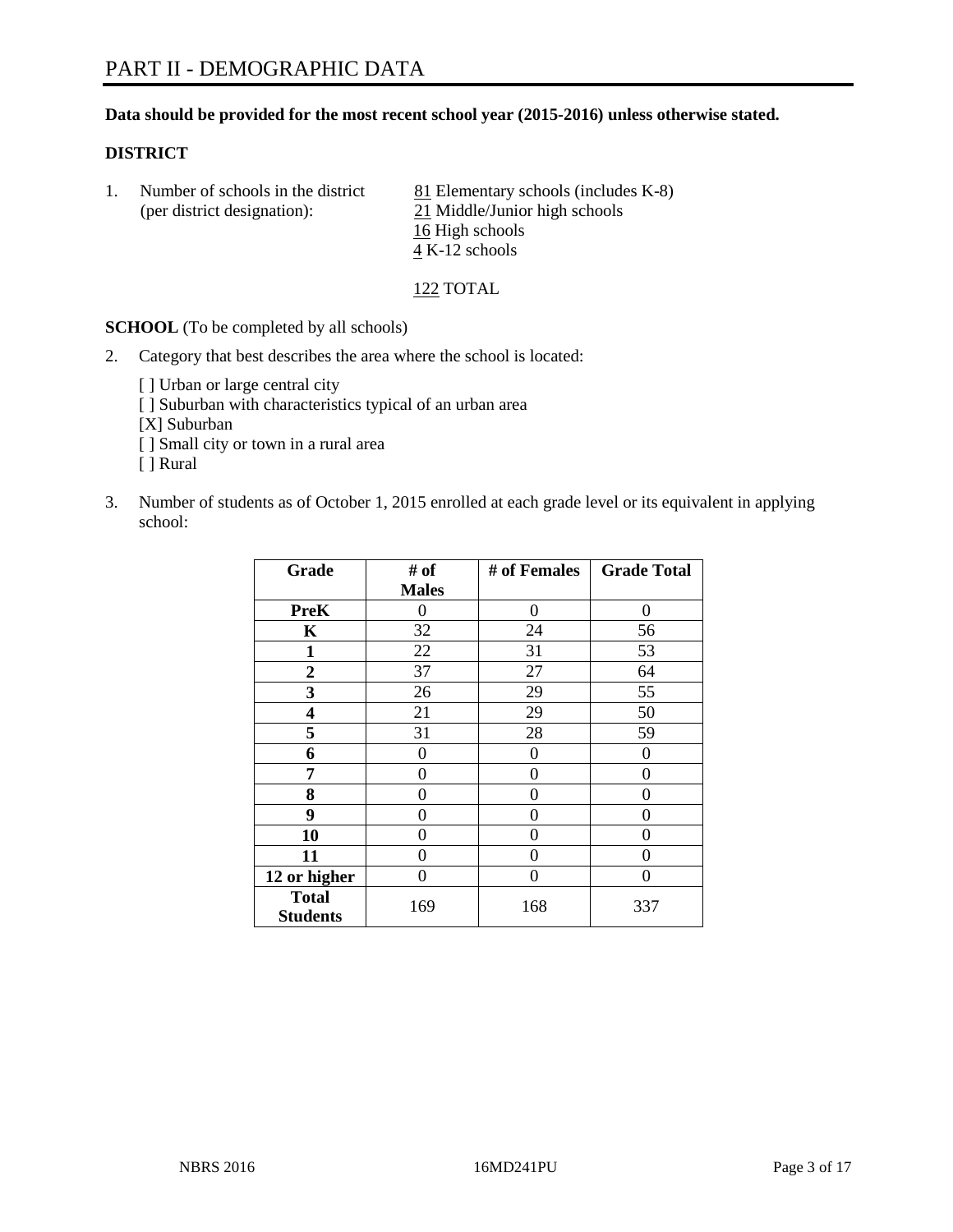4. Racial/ethnic composition of  $\qquad \underline{0}$  % American Indian or Alaska Native the school: 2 % Asian

 % Black or African American % Hispanic or Latino % Native Hawaiian or Other Pacific Islander 83 % White % Two or more races **100 % Total**

(Only these seven standard categories should be used to report the racial/ethnic composition of your school. The Final Guidance on Maintaining, Collecting, and Reporting Racial and Ethnic Data to the U.S. Department of Education published in the October 19, 2007 *Federal Register* provides definitions for each of the seven categories.)

5. Student turnover, or mobility rate, during the  $2014 - 2015$  school year:  $8\%$ 

This rate should be calculated using the grid below. The answer to (6) is the mobility rate.

| <b>Steps For Determining Mobility Rate</b>         | Answer |  |
|----------------------------------------------------|--------|--|
| (1) Number of students who transferred to          |        |  |
| the school after October 1, 2014 until the         | 10     |  |
| end of the 2014-2015 school year                   |        |  |
| (2) Number of students who transferred             |        |  |
| <i>from</i> the school after October 1, 2014 until | 18     |  |
| the end of the 2014-2015 school year               |        |  |
| (3) Total of all transferred students [sum of      | 28     |  |
| rows $(1)$ and $(2)$ ]                             |        |  |
| (4) Total number of students in the school as      | 337    |  |
| of October 1, 2014                                 |        |  |
| (5) Total transferred students in row (3)          | 0.083  |  |
| divided by total students in row (4)               |        |  |
| $(6)$ Amount in row $(5)$ multiplied by 100        | 8      |  |

6. English Language Learners (ELL) in the school:  $4\%$ 

12 Total number ELL

Specify each non-English language represented in the school (separate languages by commas): Arabic, Spanish, Chinese

- 7. Students eligible for free/reduced-priced meals: 21 % Total number students who qualify: 68
- 8. Students receiving special education services: 13 %

45 Total number of students served

Indicate below the number of students with disabilities according to conditions designated in the Individuals with Disabilities Education Act. Do not add additional conditions. It is possible that students may be classified in more than one condition.

| 21 Autism                | 0 Orthopedic Impairment                               |
|--------------------------|-------------------------------------------------------|
| 0 Deafness               | 3 Other Health Impaired                               |
| 0 Deaf-Blindness         | 4 Specific Learning Disability                        |
| 2 Emotional Disturbance  | 3 Speech or Language Impairment                       |
| 0 Hearing Impairment     | 0 Traumatic Brain Injury                              |
| 0 Mental Retardation     | $\underline{0}$ Visual Impairment Including Blindness |
| 11 Multiple Disabilities | 1 Developmentally Delayed                             |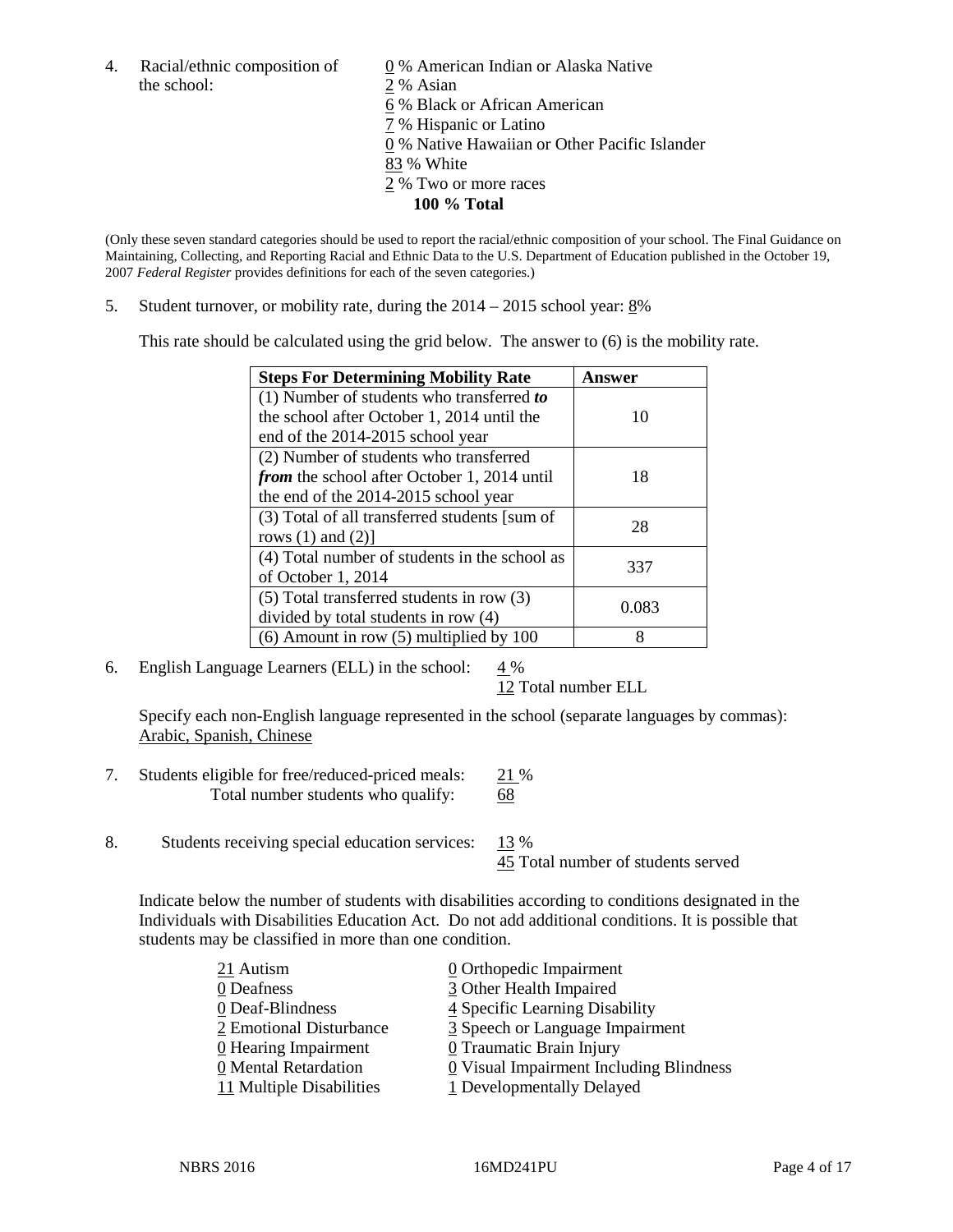- 9. Number of years the principal has been in her/his position at this school:  $1 \overline{1}$
- 10. Use Full-Time Equivalents (FTEs), rounded to nearest whole numeral, to indicate the number of school staff in each of the categories below:

|                                       | <b>Number of Staff</b>      |
|---------------------------------------|-----------------------------|
| Administrators                        |                             |
| Classroom teachers                    | 16                          |
| Resource teachers/specialists         |                             |
| e.g., reading, math, science, special | 10                          |
| education, enrichment, technology,    |                             |
| art, music, physical education, etc.  |                             |
| Paraprofessionals                     | 4                           |
| Student support personnel             |                             |
| e.g., guidance counselors, behavior   |                             |
| interventionists, mental/physical     |                             |
| health service providers,             | $\mathcal{D}_{\mathcal{A}}$ |
| psychologists, family engagement      |                             |
| liaisons, career/college attainment   |                             |
| coaches, etc.                         |                             |

- 11. Average student-classroom teacher ratio, that is, the number of students in the school divided by the FTE of classroom teachers, e.g.,  $22:1$  21:1
- 12. Show daily student attendance rates. Only high schools need to supply yearly graduation rates.

| <b>Required Information</b> | 2014-2015 | $2013 - 2014$ | 2012-2013 | 2011-2012 | $2010 - 201$ |
|-----------------------------|-----------|---------------|-----------|-----------|--------------|
| Daily student attendance    | 95%       | 95%           | 95%       | 95%       | 95%          |
| High school graduation rate | 9%        | 0%            | 0%        | 9%        | 0%           |

## 13. **For high schools only, that is, schools ending in grade 12 or higher.**

Show percentages to indicate the post-secondary status of students who graduated in Spring 2015.

| <b>Post-Secondary Status</b>                  |    |
|-----------------------------------------------|----|
| Graduating class size                         |    |
| Enrolled in a 4-year college or university    | 0% |
| Enrolled in a community college               | 0% |
| Enrolled in career/technical training program | 0% |
| Found employment                              | 0% |
| Joined the military or other public service   | 0% |
| Other                                         | 0/ |

14. Indicate whether your school has previously received a National Blue Ribbon Schools award. Yes No X

If yes, select the year in which your school received the award.

15. In a couple of sentences, provide the school's mission or vision statement.

Pasadena Elementary is dedicated to preparing students for college and career readiness, promoting academic excellence and citizenship for all students.

16. **For public schools only**, if the school is a magnet, charter, or choice school, explain how students are chosen to attend.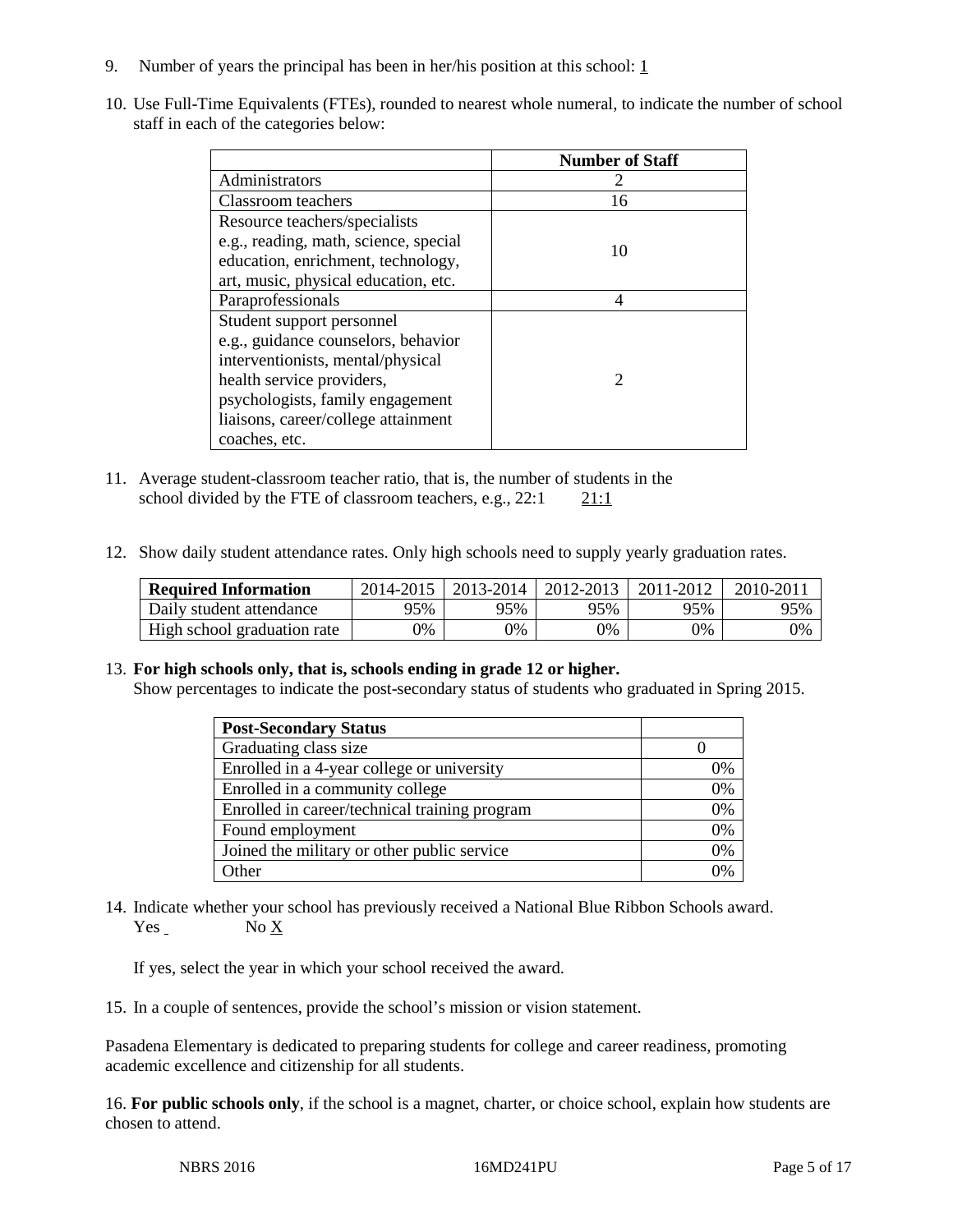# PART III – SUMMARY

Pasadena Elementary is picturesque of a community school, nestled in an established community in proximity to the Magothy River and Chesapeake Bay. The area is comprised of many neighborhoods built by small scale family builders constructing clusters of homes. Built in 1954, Pasadena modernized with instructional technology access when rebuilt in 2008. Families are rooted in the community with several generations attending the school. Enrolled students come from diverse socio-economic backgrounds of dual income, stay-at-home, and multi-generational families. Pasadena Elementary serves as an autism cluster site, providing primary and intermediate self-contained classrooms, and houses Kennedy Krieger Institute's (KKI) Type II Special Education Program. These programs provide students access to a sensory-motor room and inclusion opportunities with non-disabled peers. School Age Child Care is available onsite with Countybased Parks and Recreation.

Maryland State Department of Education (MSDE) indicates Pasadena has a School Progress Index score greater than or equal to 0.9, thus meeting at least two of three targets for Achievement, Gap, and Growth. Overall, 96% of students scored proficient or advanced on the 2010-2014 Maryland State Assessments (MSA) for Reading and Mathematics. Student mobility data indicates a 20% average mobility rate for students receiving Free and Reduced Meals (FARMs), yet an overall average of 96% (Reading) and 92% (Math) of FARMs students scored proficient or advanced. In the category of English Language Learners, an overall average of 100% (Reading) and 88% (Math) ELL students scored proficient or advanced.

The Pasadena staff and families are committed to the school and community. Dedicated teachers are evidenced by 100% teacher participation in the PTA and on-going participation in professional growth. With 100% highly qualified staff, Pasadena boasts one National Board Certified teacher in Physical Education, the only in the county. Pasadena recently had two teachers advance as semifinalists for the AACPS Teacher of the Year, earned Maryland Green School and an AACPS Wellness School of Distinction status, and was named a Maryland Blue Ribbon School of Excellence. ARC Central Chesapeake Region recognized teachers with 2015 and 2016 People First Awards. Specialty teachers are Structured Teaching Coaches and participate in curriculum writing for MSDE. Pasadena has been recognized by AACPS Office of Equity Accelerating Student Achievement for #ReadWithMe initiative and is seeking recognition for work in growth mindset as a supportive and welcoming School #203. With low mobility of staff, generations of educators have made Pasadena their home school where grandmothers, mothers, and daughters have taught.

Economic challenges and changing times have impacted this community. Although the number of students who qualify for FARMs is averaged at 19%, the rate has tripled since 2005. We recognize this total is underrepresented as many families are too proud to accept assistance or designation. Pasadena extends resources providing alternate lunch accounts, 'adopting' families for holidays, and helping to connect families with sources for basic necessities (weekly backpack program), school supplies, electricity, and clothing to help children come to school ready to learn.

Past and present generations participate in Pasadena traditions. The Literature Day Parade, Ice Cream Social, Vocabulary Parade, Guest Readers, and Family Reading/Math Nights bring the community together. Pasadena participates in Autism Speaks, Bike to the Beach, Relay for Life, and Walk for Wishes to support local families. A fifth grade student is awarded the Hank Williams Award, named after a beloved 30 year Pasadena veteran teacher, for excelling academically and exemplifying the "Panther Way."

The mission and vision statements are the foundation of Pasadena's academic focus. Pasadena implements key strategies to encourage and challenge all students to develop their full potential academically, emotionally, physically, socially and culturally. We proudly acknowledge students scored in the Advanced level in every student group of the 2010-2014 Maryland State Assessments. Staff meetings drive a master schedule to make the best use of staff and resources to meet diverse academic needs. With opportunities to participate in Advanced Learner Program curricula and extracurricular clubs, Pasadena sparks student interest in content areas within and outside school walls. Striving to meet or exceed standards with rigorous instruction, we provide remediation and assistance to struggling learners. Through targeted interventions, specialized instruction, co-teaching, and pull-out support, staff tailor instruction to meet student needs.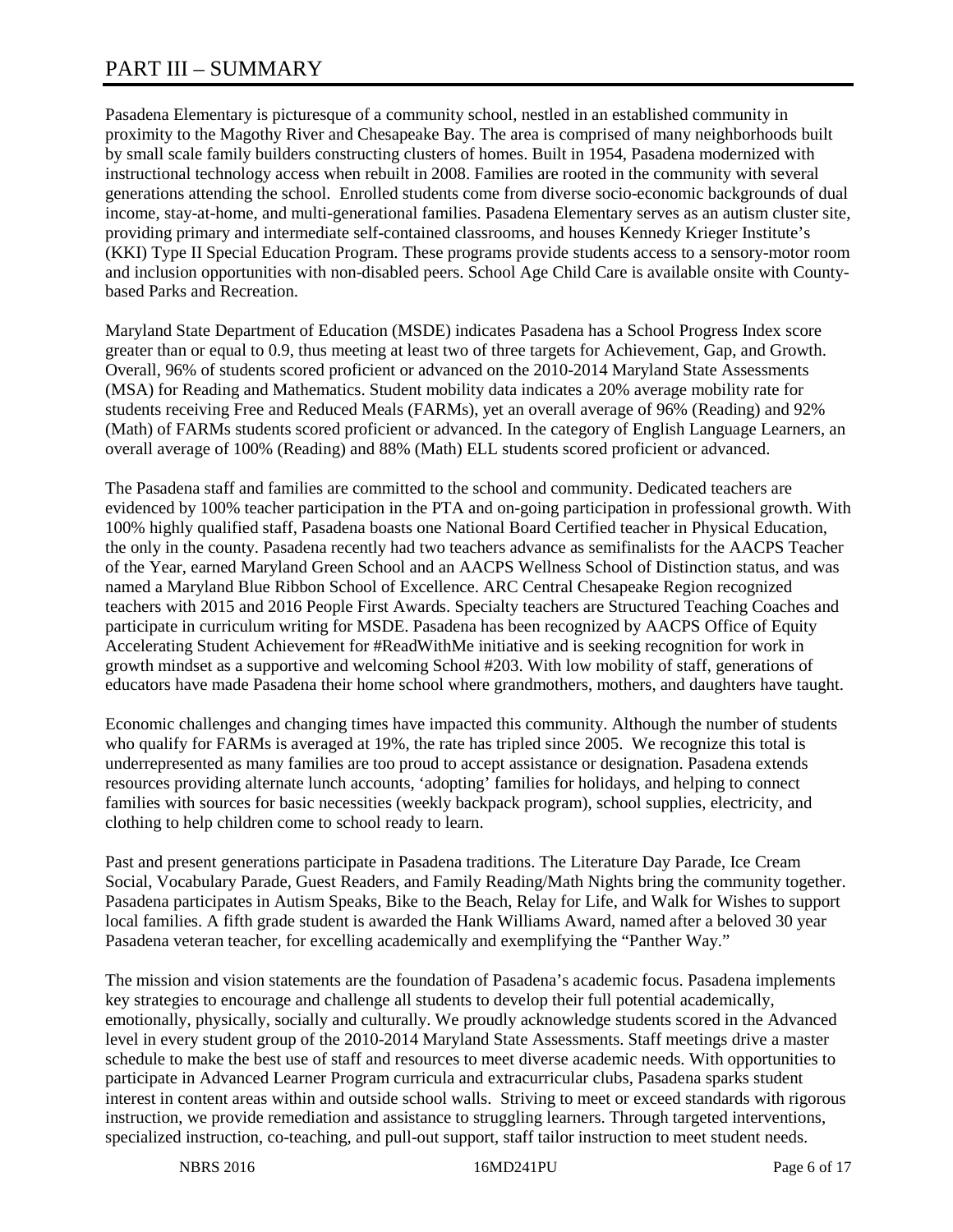Stakeholders work collaboratively to provide a safe, nurturing environment for learning. This setting maintains high expectations, recognizes and celebrates individual differences, and prepares students for 21st century learning. Students recite the "Panther Pledge," setting the tone for student success. Pasadena's positive behavior system reinforces and supports academic and social behaviors. Success celebrations encourage students to demonstrate outstanding behavior. School values of student achievement, responsibility, collaboration, respect, and diversity are reinforced through guidance lessons. Highlighting these values develops awareness and stresses the role these skills play on the path to college and career readiness.

Our strong PTA, volunteers, high school interns, and community business partners are instrumental and essential, providing support to students and faculty. Family members of current and former students, and local community members work directly with students to provide support. Logging more than 10,000 hours, they support the school's literacy and mathematics initiatives, extracurricular clubs, and one-to-one tutoring. These positive role models demonstrate a collaborative partnership for success. Additionally, they have provided funding for an outdoor classroom, incentives, community projects, and educational cultural arts assemblies, all which have enhanced our students' learning experiences.

Acquiring Maryland Blue Ribbon status, Pasadena Elementary will continue to strive for excellence and academic success for all students.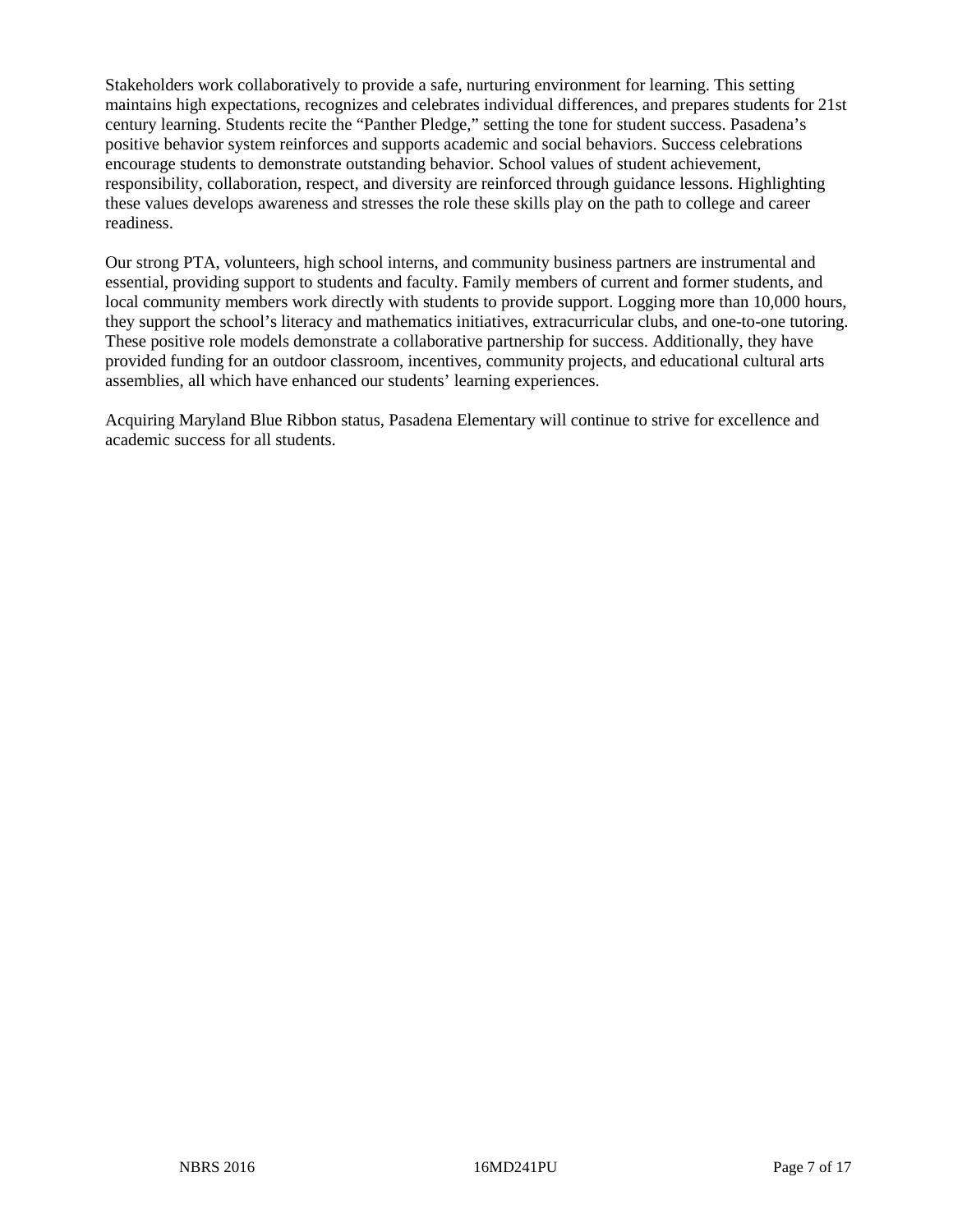# 1. Core Curriculum:

The instructional framework and core curriculum in Anne Arundel County Public Schools (AACPS) is comprised of the Maryland College and Career Ready Standards Frameworks (MCCRSF) for Reading and Math, the Next Generation Science Standards (NGSS) for Science and the College, and Career and Civic Life (C3) Framework for Social Studies. Pasadena integrates the English Language Arts Standards throughout the content areas and incorporates Science, Technology, Engineering, and Mathematics (STEM). Pasadena's School Improvement Plan action steps include implementing a systematic approach to writing, connecting Standards for Mathematical Practice to the Standards for Mathematical Content, and utilizing reading strategies and close reading to promote critical thinking.

Reading/Language Arts: Teachers utilize the McGraw Hill Language Arts Program (Treasures) as a primary source for instruction, with explicit instruction for phonemic awareness, phonics, fluency, vocabulary, and comprehension. Staff supplement the Treasures program with other county approved materials such as novels, leveled readers, Images (Heath Literacy), and Comprehension Toolkit. Small guided reading groups ensure all students meet with the teacher to work at their instructional level. The reading specialist, classroom teachers, special educators, and trained instructional assistants have implemented several research-based Tier II and Tier III interventions for students reading below grade level. Advanced Learning Programs (GT), including William and Mary, Jacobs Ladder, and Socratic Seminars, are provided for students performing on and above grade level. Teachers individualize spelling by utilizing Words Their Way or high frequency word lists. For explicit writing instruction, teachers instruct using Lucy Calkins' Units of Study for informational, opinion, and narrative writing. All students participate in a Writer's Workshop model and maintain a portfolio. Writing celebrations with peers and buddy classes have a positive impact on writing.

Mathematics: Instruction starts with the concrete and moves towards the representational and abstract (CRA Model) with teachers utilizing Pearson's EnVisionMATH Common Core as a primary source for rigorous instruction embedding Common Core Curriculum Standards with Standards of Mathematical Practices. Pasadena emphasizes different Standards of Mathematical Practices quarterly to monitor progress. The CRA Model enables students to demonstrate higher levels of mathematical thinking for major, supporting, and additional content standards. With formative and summative data guiding flexible grouping, students engage in Number Talks, hands on, real world, and inquiry based learning daily. All students have access to FASTT Math and First In Math to reinforce fluency of math facts. Parent volunteers support acquisition of basic math facts through weekly flash card activities, centers, tech connections, and 24 Club. Advanced Learner Programs lessons, Hands On Equations, M-squared, and M-cubed, are provided for students performing on and above grade level. Students who are performing below grade level are provided with tiered interventions such as Understanding Numeration and Understanding Math; re-teaching in the classroom; and pull-out to reteach or reinforce concepts. STEM and Arts Integrated lessons further enhance problem solving abilities and encourage abstract thinking and perseverance.

Science: Using the Science standards, teachers develop hands-on lessons, incorporate project-based learning, extend inquiry opportunities, and allow for authentic investigation. Students participate in a school-wide Science Fair and STEM projects. Real world application of science standards is evident by student use of the outdoor garden where butterflies are raised and released; investigating pollution in and around our school; creating compost from lunch waste to fertilize and maintain our garden; recycling; installing a rain barrel; and stenciling storm water drains with "Drains to Chesapeake Bay." Students participate in extracurricular clubs such as Sea Perch (Underwater Robotics) and NASA Best (Engineering) to spark interest in science. Pasadena was the only elementary school in our cluster to participate in "Hour of Code."

Social Studies: The AACPS Social Studies program strives to help students make informed and reasoned decisions for the public good as citizens of a culturally diverse, democratic society. Students study economics, history, geography, and civics so they learn their role in the community, state, and country. In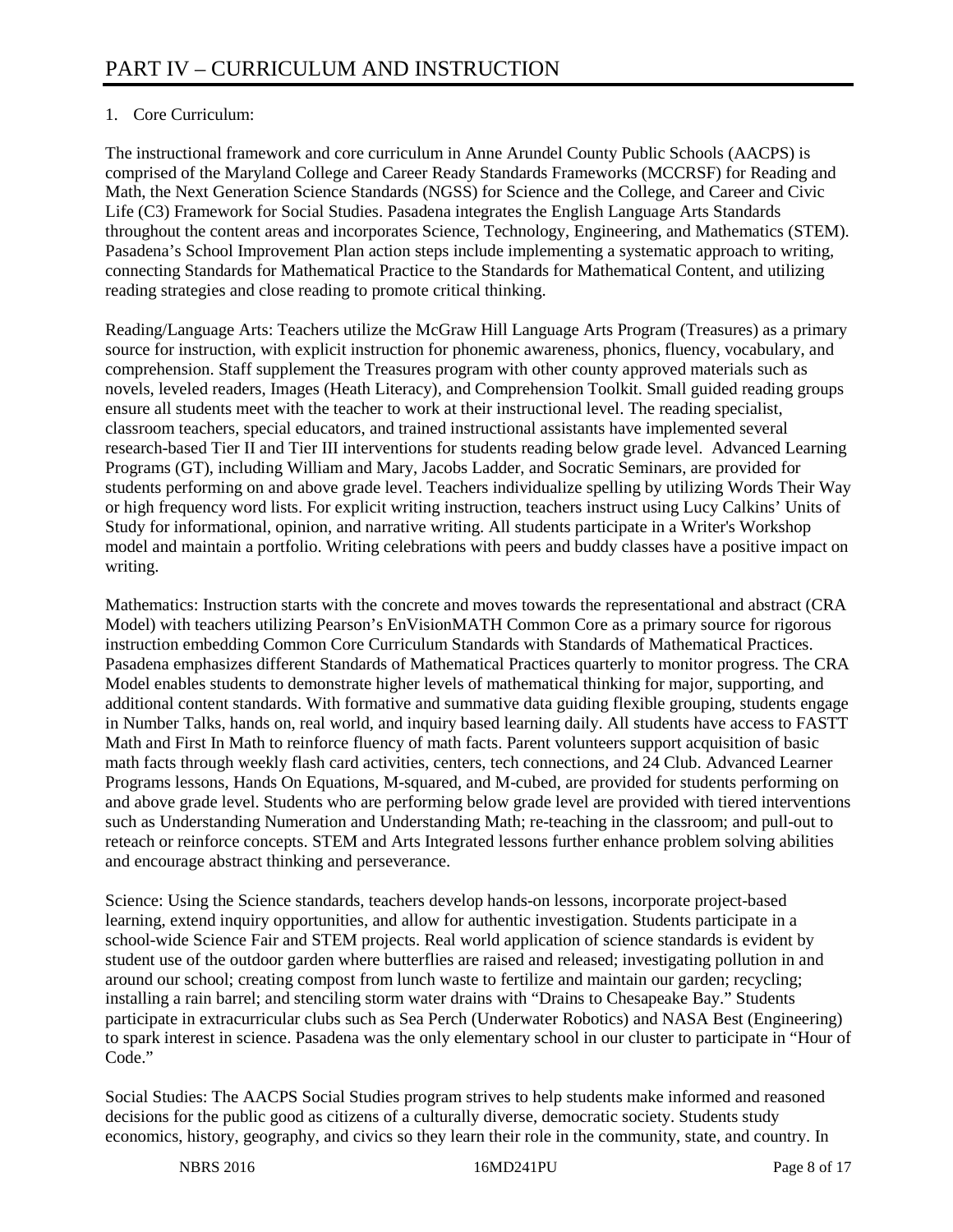fifth grade, students participate in Biz Town to apply what they have learned. Social Studies comes alive for students with the use of Reader's Theater, Maryland artifact boxes, Traveling History Trunks, and Wax Museum Research Projects. Teachers make use of resources available through Discovery Education and field trips to extend learning.

Library/Media: The Media Specialist provides all students (60 minutes weekly) with an introduction to research skills and quality literature. Literature is explored through print, multimedia, and electronic materials. Chessie, Maker's Space, Black-Eyed Susan Literature lessons, and school events promote reading, comprehension, and appreciation of literature. Pasadena Book Fairs are hosted for all families, friends, and staff.

# 2. Other Curriculum Areas:

Pasadena Elementary School (PES) has additional curriculum areas that support and enhance our students' growth and development.

Visual Art: Through sequential experiences, students are offered opportunities to demonstrate cognitive and artistic growth, and to advance according to identified expectancies at different instructional levels as the curriculum encourages divergent thinking and creative exploration. Lesson outcomes direct students to consider historical, social, and cultural contexts; creative expression and production; and aesthetic criticism. All 340 students, Kindergarten through 5th grade, including our students with autism (16) and Kennedy Krieger (8 students-Type II low incidence), attend art classes weekly for sixty minutes. Lessons incorporate reading, writing, and technology as students explore alternate modes of learning. All students have the opportunity to participate in Artsonia, where they create art and develop an online art gallery to preserve their masterpieces. Our cultural arts teachers collaborate with classroom teachers to develop ARTS Integration lessons for students in every grade. Students at PES have the opportunity to participate in performing arts. The library media specialist, in cooperation with the Parent Teacher Association hold drama plays for 3rd, 4th, and 5th grade (60 students). This year, students performed A Mid-Summer Night's Dream, The Christmas Carol, and Snow Maiden vs. the Troll Queen.

Physical Education: The Physical Education (P.E.) Program gives students opportunities to encourage wellness and a healthier lifestyle. Through themes of Basic Movement, Dance & Rhythms, Manipulatives, Ball Handling and Fitness using the Fitnessgram assessments for Grades  $4 \& 5$ , Track  $\&$  Field, Climbing Wall, Orienteering, and Hoops, students have a variety of experiences. A strong emphasis is placed on physical education, health, and nutrition, recognizing students' level of activity is directly correlated to their academic achievement. Students (K-5) receive P.E. for 60 minutes per week, physical activity each day at recess, and movement breaks in classrooms. PES was recognized as a 2015 Anne Arundel County Wellness School of Distinction. Fourth grade students lead morning exercises in "Wake-Up Pasadena" via a televised production. Exercises include aerobics, stretches, and brain gym movements to "wake" students' bodies and brains in preparation for a day of learning. Students apply reading skills to exercise posters to interpret and understand informational text through pictures, diagrams, and statements. Using math skills students solve equations to find the number of exercises they must complete. The teacher organizes and hosts a themed school-wide Field Day annually. Third and fourth grade students participate in an Artist-In-Residency program, and host a Barn Dance with parents as dance partners.

Music: The music program helps students to appreciate music through the acquisition of skills, knowledge and concepts. Students receive weekly (60 minutes) general music instruction. The music teacher supports literacy skills as students read, create, and perform musical pieces. Math is integrated as students learn, count, and perform beats and rhythms in music class. Students in Chorus (48 students in 3rd, 4th, and 5th) practice weekly for one hour throughout the year and perform in several venues including two school chorus concerts, singing the National Anthem at local high school football and minor league baseball games, county chorus concerts, and at 5th grade promotion. The Band (26 students in 4th and 5th) and Strings (60 students in 3rd, 4th, and 5th) musicians also practice two times per week for 30 minutes and perform at school and county cluster concerts. Music is a fundamental part of learning and enhances the academic success of our students.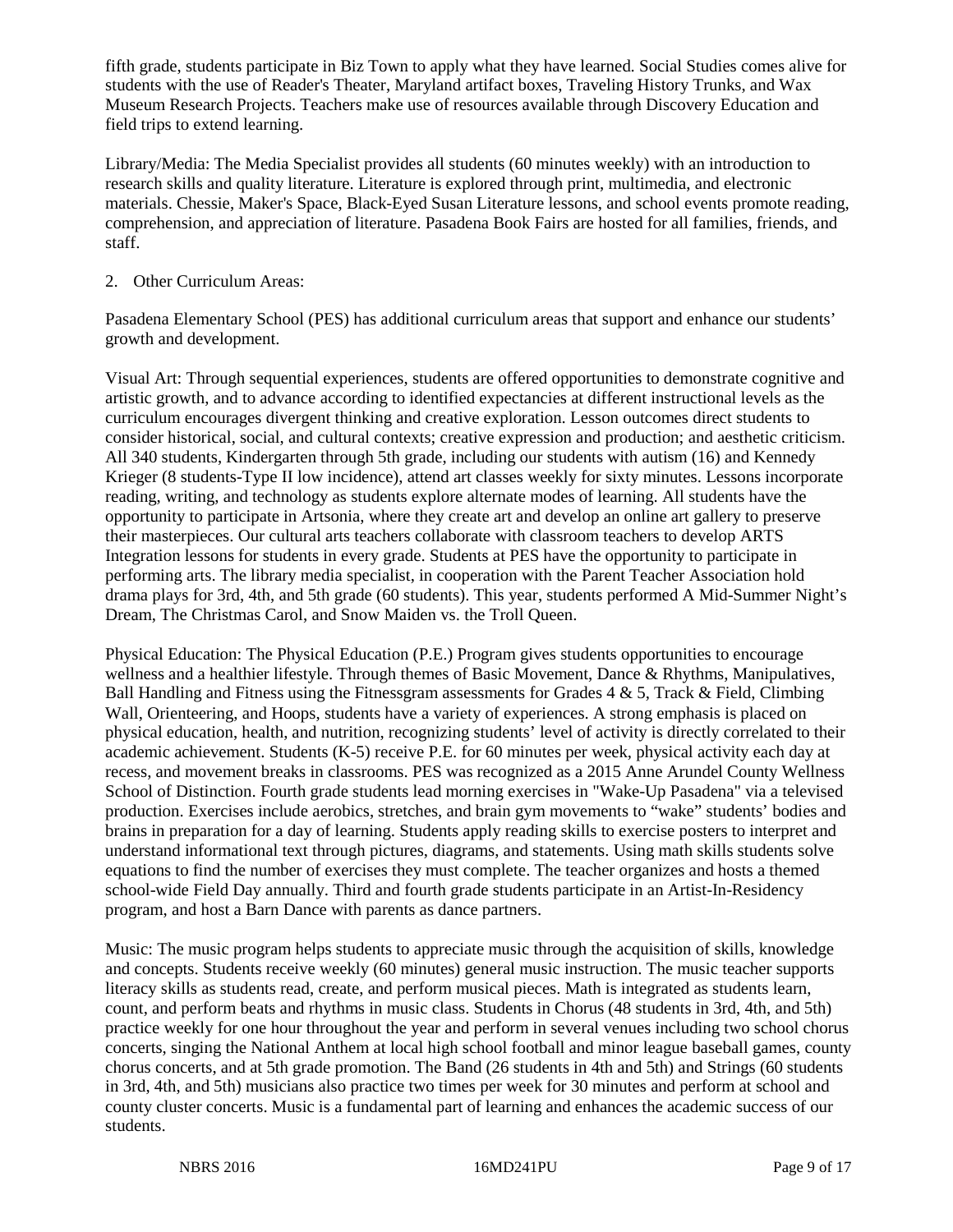Technology: Incorporating technology into instruction enables students to gain a deeper and more thorough understanding of content while developing 21st Century skills of digital-age literacy, inventive thinking, and effective communication. Technology enhances students' active engagement and rigorous learning. Students use SmartBoards for interactive lessons to boost their learning and for movement breaks including Go Noodle and Adventure to Fitness. In P.E. students use Instapulse meters to measure their heartbeat and pedometers to calculate their steps. Chromebooks and laptops are utilized in classes as students participate in intervention programs including First in Math, Lexia, and Type to Learn to ensure they acquire the concepts introduced by their teacher. Students have weekly (60 min.) computer time in the lab completing programs such as Hour of Code, Wixie, and Discovery Education. Teachers use technology to administer assessments with Senteos (interactive devices) and Unify (online program) for county assessments. Pasadena is fortunate to have 146 Desktops; 139 Laptops; 82 ChromeBooks; 36 iPads; and 20 iPods. All classrooms have a SmartBoard and Senteo devices. Pasadena served as a pilot for administration Dynamic Indictors of Early Literacy Skills (DIBELs Next) using iPads.

Outdoor Education: All students have the opportunity to participate in interdisciplinary lessons in cooperation with the AACPS Arlington Echo Outdoor Education Center. Students engage in authentic hands-on outdoor experiences with the environmental knowledge, skills, and motivation to make and act upon responsible environmental decisions. Grades 1, 2, and 3 participate in units of environmental study at Pasadena annually. Kindergarten and 4th grade (overnight) extend learning with an annual fieldtrip to our outdoor education location.

3. Instructional Methods and Interventions:

At Pasadena Elementary students drive instruction. Teachers select instructional approaches and strategies based upon the diverse interests, strengths, and learning styles of students to maximize learning. Differentiated instructional approaches provides students opportunities to demonstrate high levels of achievement.

During articulation for the upcoming school year, a collaborative team meets to form grade level classes that can accommodate the full diversity of student needs. Heterogeneous classes are formed based upon assessment results as well as student personalities. During this decision making process, heavy emphasis is placed on creating classes that will allow for various styles of flexible grouping. Groupings are flexible and data driven, with changes made as needed throughout the year to ensure students are in the most appropriate grouping possible.

Walking through PES, students are observed actively engaged in the learning process. School staff use formative data, summative data, pre-assessments and student learner profiles (multiple intelligence, interest, and reading surveys) to differentiate instruction and make learning relevant for every member of the class. Extensive collaboration between school administrators, the general educator, special educator, reading specialist, and resource staff create tiered lessons embedding technology, manage flexible grouping, and account for multiple modes of student engagement. Students may work one-on-one with instructional staff, in small groups for guided instruction, cooperative learning, independent learning, or participate in an intervention program. In addition, the process and product required from a student during a lesson is adapted to meet individual needs. The complexity level may also change based on a student's level of mastery and readiness.

Research-based intervention programs (Tier II and Tier III) are available for struggling students in both reading and mathematics. Intervention programs are utilized to target specific deficits that match students' documented needs. Identifying and supporting students who struggle with reading as early as possible is a priority. Students may participate in Scott Foresman Early Reading Intervention, Wilson Foundations, Wilson Reading Intervention, SOAR to Success, Triumphs, Voyager, Lexia, or Failure Free Reading. Math interventions include Do the Math, Understanding Numeration, Understanding Math, FASTT Math, and First in Math. When a formal intervention is not an exact match for a student, evidence-based interventions are used in small groups to target specific skills. With all interventions, ongoing progress monitoring occurs to track student progress.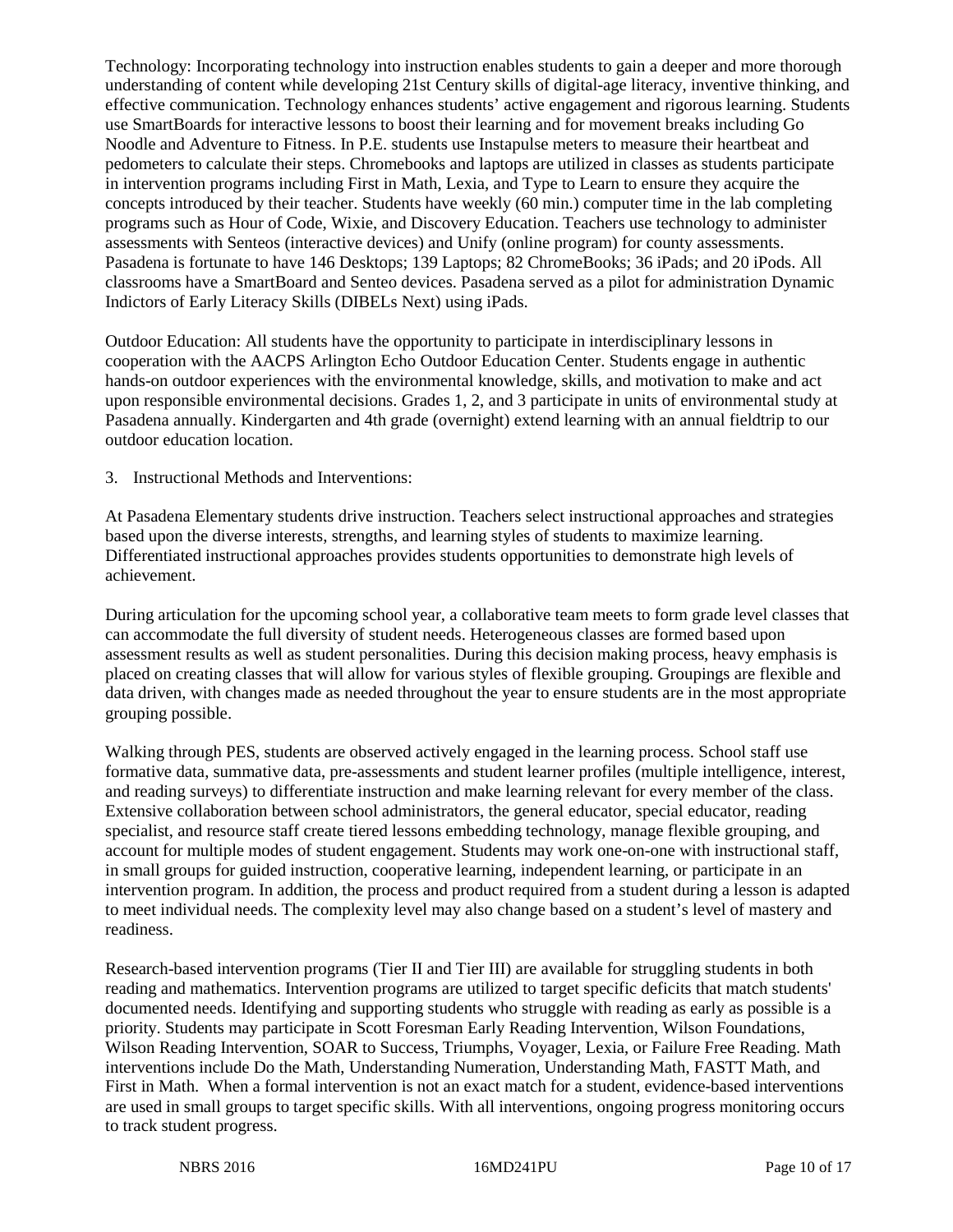To accommodate individual learning styles, teachers create meaningful and engaging lessons using resources to enhance critical thinking, such as: Achieve the Core – standards based lessons with text; MSDE – standards, assessment limits, and public release tasks; ReadWorks; Florida Center for Reading Research; Learn Zillion – unlocking the standards and for multimedia resources for close reading, writing, and mathematics; and News ELA – for nonfiction and current events articles with adjustable reading levels. Marzano's process for building academic vocabulary is embedded in all content areas.

Students identified as advanced learners through the Primary Talent Development Assessments and who are excelling are involved in rigorous and motivating lessons to further develop their problem solving, creativity and persistence. In addition, students that have been identified as advanced or gifted learners (GT) are provided with daily instruction in curriculum at a greater depth and complexity. Identified advanced learner students (ALPs) participate in advanced Single Subject Trails using William and Mary Reading, the Socratic Method, M-Cubed, and Mentoring Mathematical Minds. Through our Exploratory Trail, classroom teachers increase rigor for students working at, or progressing toward, grade level, using resources such as the Jacob's Ladder Reading, Crosswalks, The Socratic Method, and Hands-on Equations.

4. Assessment for Instruction and Learning and Sharing Assessment Results:

In the last year of MSA-Reading, 100% Hispanic, 97% FARMs, 97% White, 90% African American, and 83% multi-racial students achieved proficient or advanced. Having narrowed the achievement, gap, and growth targets, Pasadena intentionally places minority and economically disadvantaged students in more rigorous instructional groupings, seeking to repeat our academic successes on the Partnership for Assessment of Readiness for College and Careers (PARCC) assessments.

Analyzing assessment data allows teachers to make informed decisions to adjust instruction, materials, and properly map the curricula. At collaborative planning and data dialogue meetings, data is analyzed to discuss trends, instructional implications, and strategies for student achievement. During School Improvement Team meetings, data is disaggregated across grades, with Cultural Arts teachers participating. Staff review formative, summative, and diagnostic assessments: anecdotal and progress monitoring records, Fountas and Pinnell (F&P) results, DIBELs, district assessments, and state assessments. Performance Matters enables web-based student data analysis for current and historical measures. This on-going analysis determines appropriate instructional planning, identifying achievement gaps, and determining the need for intervention or enrichment.

Students performing below expectations based on several data sources are placed into targeted interventions, while students demonstrating readiness for significantly advanced study are given opportunities to explore rigorous content through Single-Subject ALPs. Student progress is recorded by standards in Power Teacher. The leadership team analyzes interim and marking period report grade data. Students performing at extremities for reading proficiency standards may participate in additional screening and diagnostic assessments to determine areas needing improvement. The goal is to help students demonstrate growth off the cusp of this "bubble."

Assessment data is shared with our students. Pasadena promotes student-centered learning. Students are informed of grade level expectations, then they set individual goals with teacher guidance. Rubrics and checklists provide students with clear expectations to help foster independent learning and self-evaluation. Assessments are regularly shared with students to review strengths and areas for growth. Teachers provide students with explicit feedback and strategies in order to work on areas of need. Staff build in time to provide meaningful feedback. The school counselor's Targeted Intervention Plans further support academic monitoring.

Parents, vital to student success, are provided with continuous information regarding student progress. A weekly folder is sent home (K-5) to share assessment results and student work. Parents access up-to-date standards-based grades on our web-based portal known as Parent Connect. Interim and quarterly reports cards show current progress and include comments further explaining student performance. At conferences, parents and teachers discuss academic progress to the grade level standard and plan next steps to best support the student. Teachers constantly communicate with parents through e-mail, phone calls, and notes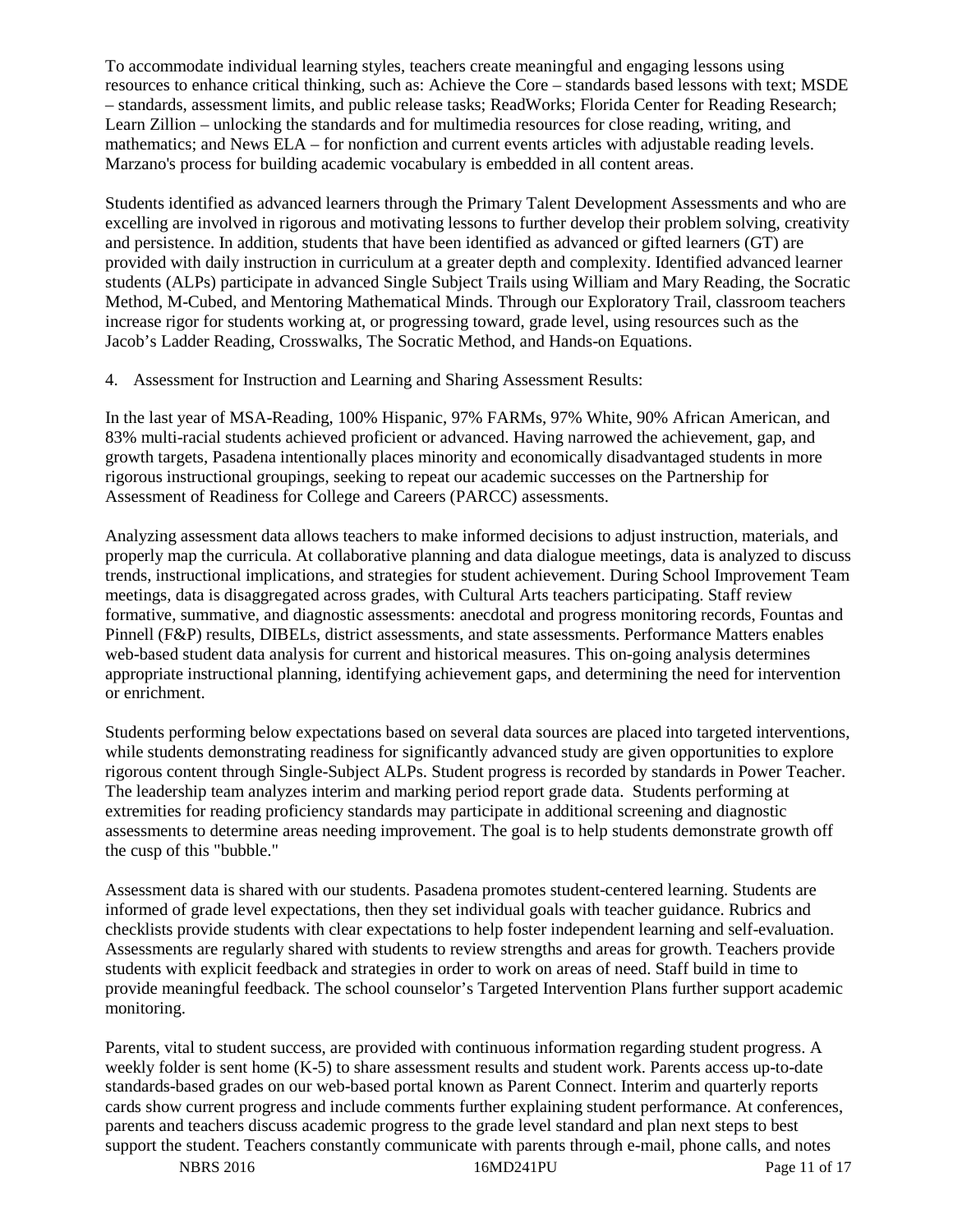written in assignment books. Pasadena hosts events to facilitate parent knowledge of their children's academic programs and accomplishments. Understanding The Score (PARCC), Common Core Readiness, Science Fair Exhibition, and Author's Tea allow parents to see student achievement and join in the celebration of learning.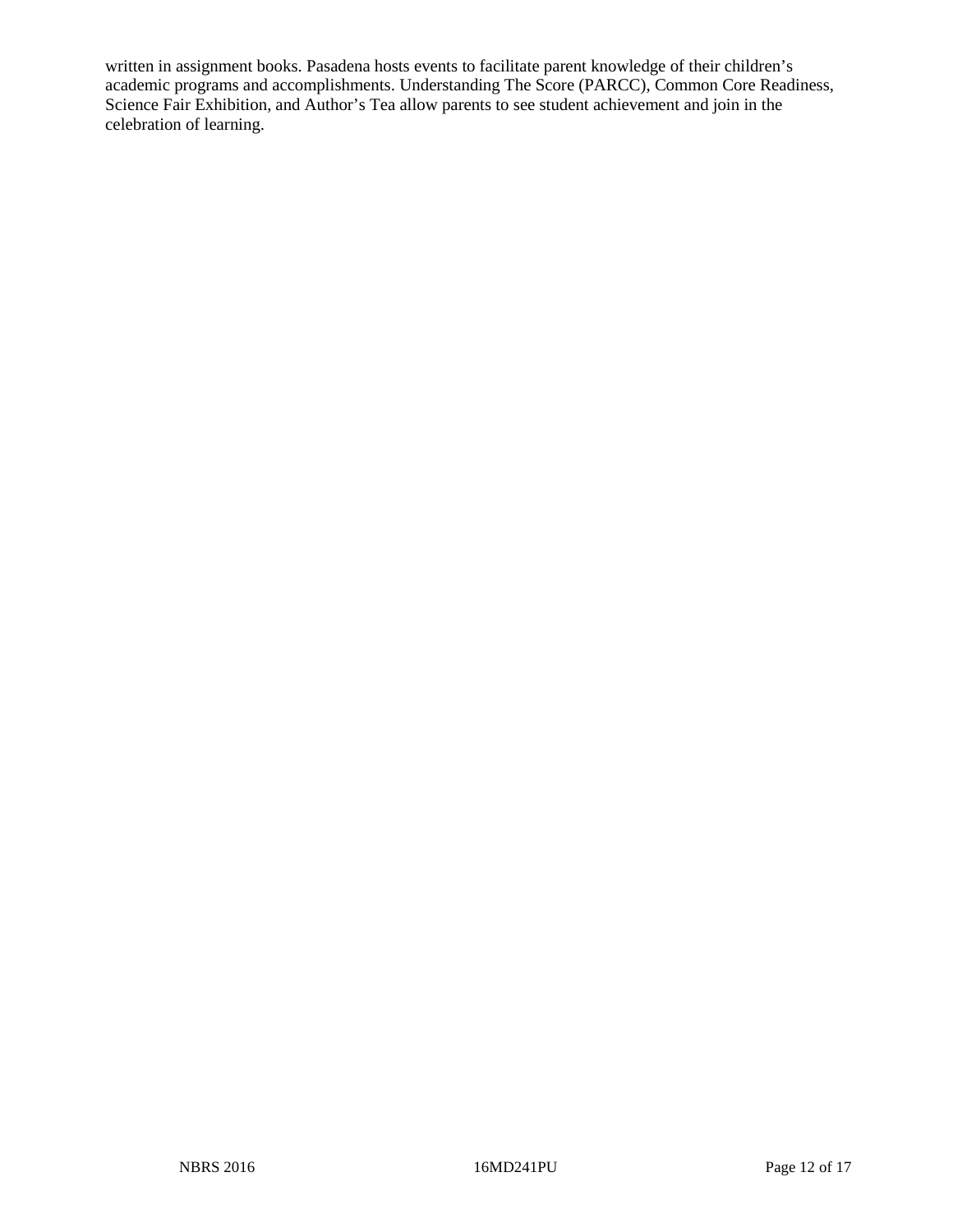# 1. School Climate/Culture:

Pasadena is dedicated to creating a growth mindset through the Panther Way. Examining the climate and culture, staff plan an environment encouraging students' academic, social, and emotional growth. Purposeful instructional tasks connect real world applications and engage students in rigorous and meaningful ways. STEAM lessons, Discovery Learning, Discovery Streaming, SMART Technology, and current news articles infuse diversity into instruction and maintain engagement. MindStorm, Bricks for Kids, Sea Perch, NASA Best and Science Lab experiments provide authentic applications of science and engineering, fostering collaboration.

All stakeholders are welcomed at Pasadena. Lining the hallways and entrances, staff welcome students. Televised student-run announcements begin reviewing the Panther Pledge, reinforcing academic and behavioral expectations. Safe and orderly classrooms where students feel safe and valued are created by teachers using many strategies to grow students into responsible and caring citizens. Students earn Dojo Points (primary) and tickets (intermediate) for displaying positive characteristics/ behaviors which are then redeemable for classroom incentives. A school wide incentive, teachers select model students weekly to be acknowledged in the classroom, during announcements, and by school administration. Acknowledging students who follow The Panther Way plays an integral part in growing our students. Listening to all students, morning class meetings allow staff to develop a deeper rapport. School ends with announcements of "Proud Panther Awards" for students or staff members. Staff are recognized weekly in the staff bulletin, over the public address system, at quarterly luncheons, and during Teacher Appreciation Week, building a feeling of staff unity. At the end of each marking period "Success Celebrations" with streamers, confetti, and popcorn parties recognize student efforts.

Pasadena makes community connections, growing our own to assist others. Students fill leadership roles, taking ownership in creating a safe school, through Buddy program, safety patrol, recycling team, morning announcements, Human Relations, and responsibilities within classrooms. The Buddy program enables 5th grade students to partner with students in the autism site and KKI. As buddies, they assist during inclusion classes. During arrival, they greet students and escort to classes. At dismissal, the buddies assist with packing book bags and dismissal routines. Students facilitate Harvest for the Hungry, Holiday Giving Tree, Red Ribbon Week, and Operation Welcome Home for deployed troops. During Read Across America, Field Day, and Literacy-Math Convention, teachers partner across grade levels to participate in enjoyable activities. The school comes together annually for "Light It Up Blue" and Autism Awareness. Families are invited to American Education Week, Grandfriend's Day, and other events.

Pasadena is a learning community where all are valued and accepted. The tight-knit staff provides praise and support, personally and professionally. Dedicated to mentoring students, supporting one another, and demonstrating respect for the community they serve, staff foster a positive climate and it is evident within the school.

## 2. Engaging Families and Community:

Pasadena's roots in the community lead to long lasting family and community partnerships promoting both student success and school improvement. Maintaining open lines of communication between teachers and families is essential. Stakeholders are informed and reminded of school events through monthly school newsletters, BlackBoard Connect, quarterly calendars, unit newsletters, daily assignment books, and emails blasts. ParentConnectXP provides up-to-date information related to student assignments and grades. The home-school connection during "Sneak A Peek" and "Back to School" nights allow students and families to meet staff, discuss curriculum, ask questions, share grade level goals, and review school expectations. American Education Week is celebrated with an Open House. Students invite parents to attend class events like Reader's Theater and book publishing celebrations. Bringing families and staff together benefits the school's focus – student learning.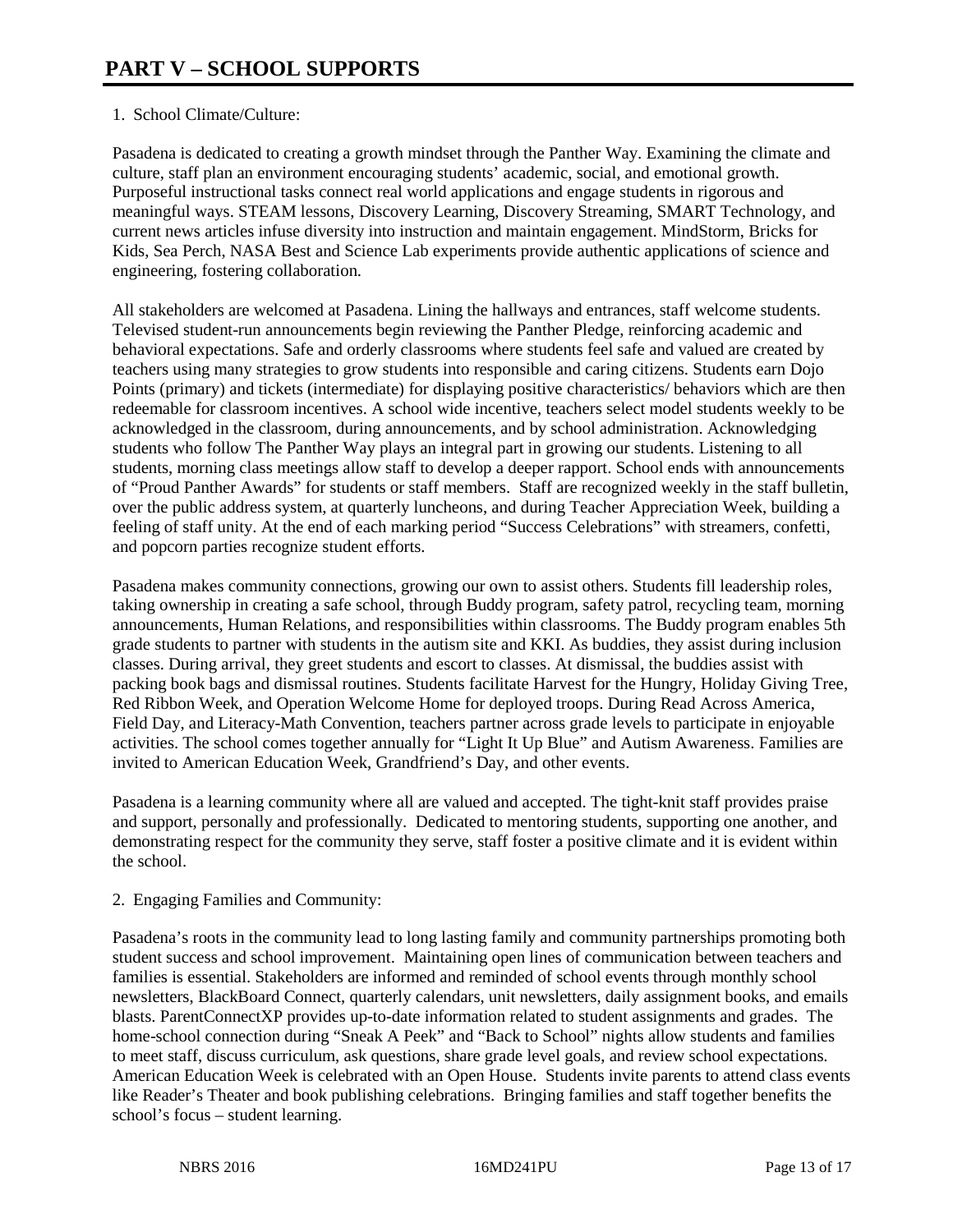Our strong volunteer program promotes long-lasting relationships. Volunteers assist teachers and work with students daily. The PTA organizes and leads family events and fundraising initiatives such as Spring Fling, Movie Night, and the monthly restaurant nights. Students benefit as proceeds support purchases for technology and curriculum resources. Chessie, a volunteer-run reading program, is popular with students. Students read books at home, meet before school to answer comprehension questions, complete a reading log, and check out new books. Volunteers assist with extracurricular activities such as Running Club, Drama, Sea Perch, and Dance Club. Parents follow and support the school on Twitter and on the PTA's Facebook page.

Community engagement is demonstrated through the relationships with local businesses, charities, civic organizations, and other educational institutions. Local business offer financial support for curriculum resources and provide student and staff incentives. Local restaurants sponsor fundraisers to support our school wide initiatives. In collaboration with the Pasadena Business Association, local churches, and other organizations, Pasadena provides holiday food and gifts to families. Former students return as high school and college interns, encouraging a college-going culture. Chesapeake High School partners with Pasadena students to participate in a "Pen Pal" exchange during Read Across Maryland and Read Across America events. The high school students write letters and provide books for students; and in turn, Pasadena students respond with letters of gratitude. Reserve Officers from the police department and local military units assist with school events. These partnerships help students develop empathy.

Sponsored by local businesses, community members come together annually for Pasadena's 5K and 1 Mile Fun Run. Wellness Wednesdays with United States Coast Guard members encourage students to be more active during recess. These physical activities support personal goal setting, healthy lifestyles, and Pasadena's Wellness initiative.

Thankful for on-going support, Pasadena has reaped benefits of engaging families and community members.

# 3. Professional Development:

Pasadena's professional development approach is one of vision, variety, and shared responsibility. In order to meet the needs of a diverse student population, rigorous academic standards, and integrate new technologies, a professional development framework is created. The Leadership Team, guided by the principal, creates this school-wide plan before the school year begins. Committed to continuous learning, the professional development plan is aligned with AACPS initiatives, Standards for the 21st century learner, Common Core Curriculum Standards, and Pasadena's School Improvement Plan. Ultimately, the goal is for students to meet or exceed grade level standards, and Pasadena's plan supports this. Based upon a needs assessment survey, informal walk through data, and formal observations, staff development is tailored to address differentiated needs. Teachers and school administration participate in graduate level courses, AACPS workshops, professional conferences, Twitter chats, webinars, and/or book chats to develop the new knowledge, skills, and practices to better meet students' learning needs.

Linking to the School Improvement Plan, Pasadena provides job-embedded professional development, incorporating current research, during school-wide faculty meetings and in smaller venues as part of leadership, reading, mathematics, collaborative, and vertical team meetings. This year's staff development focused on the implementation of Lucy Calkins' Units of Study Writing Mini-Lessons and Writer's Workshop; pre-, during, and post-guided reading procedures; and depth and complexity icons as quality questioning to promote critical thinking. To strengthen students' literacy skills, staff learned the importance and use of anchor charts to make thinking visible, miscue analysis of oral reading, and text characteristics to meet students' instructional needs. A focus on growth mindset has improved the students' willingness to take risks, persevere through challenging tasks, and build stamina.

STEAM lessons developed with consultants engage students in exciting problem solving. Pasadena has utilized new technology to assess and analyze student learning through Performance Matters and Unify. Staff development for instructional technology using Plickers, SmartBoard 15, Near Pod, and Pixie/Wixie supports student engagement and achievement.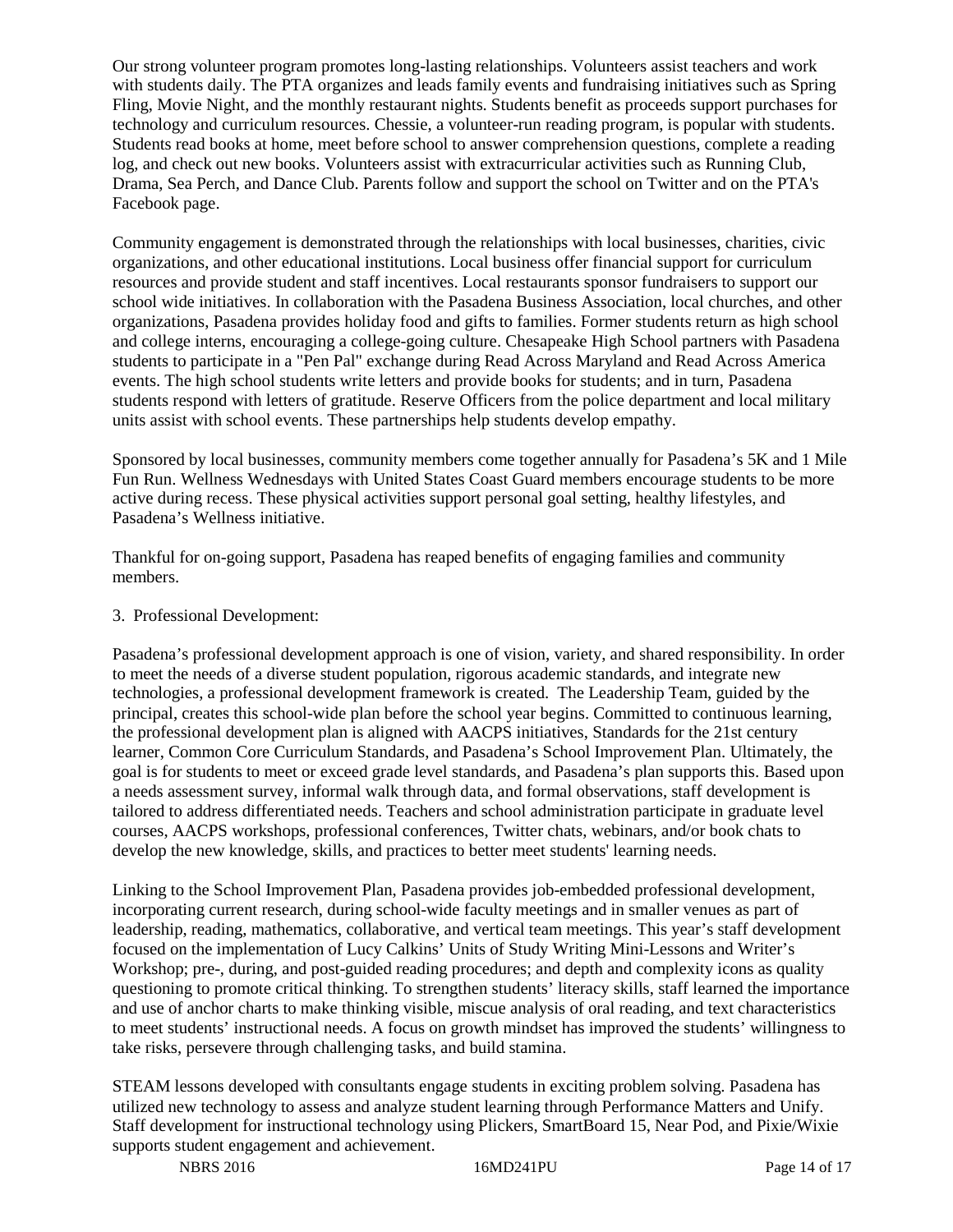Professional development is a shared responsibility of administrators, reading specialist, school counselor, equity liaison, lead teachers, special educators, instructional technology coach, and classroom and cultural arts teachers. AACPS resource staff (Early Childhood, Reading Office, ALPs, Special Education, and Technology), KKI Director, and leading national educators facilitate professional development.

Professional development sessions include whole group, small group, and rotations, energizing teachers to apply learning in the classroom. After implementing strategies, staff share successes and struggles, and return to the classroom with new ideas, knowledge, and skills. Pictures from professional development are posted on Twitter, shared in Panther News (staff bulletin), and displayed on a hallway board. All students benefit from teachers participating in learning opportunities.

## 4. School Leadership:

At the heart of the school community is a strong instructional team working collaboratively to prepare students with 21st century skills. With direction from the Principal, the Leadership, School Improvement, Grade Level, and Student Services Teams, instructional decisions are made to promote achievement and support students. Pasadena's Leadership Team, comprised of school administrators, reading specialist, lead teachers, school counselor, and equity liaison, meets weekly to monitor the School Improvement Plan (SIP), examine data sources, and make decisions to improve instructional practice in order to elevate all students and eliminate all gaps. Then, Leadership Team members are charged with effectively disseminating and communicating with grade level colleagues to ensure a shared vision is upheld. The Leadership Team examines historical data to continuously monitor the SIP. The SIP is revised annually with action steps to improve the quality of teaching and learning.

During weekly Reading, Mathematics, and Grade Group meetings, the principal, reading specialist, and math lead teacher share and analyze data with teachers to continuously dialog and brainstorm new strategies, interventions, and techniques to benefit the individual learners. Administration, staff, and AACPS resource staff provide differentiated professional development opportunities to advance our instructional practices, strengthen the climate and culture of the school, and learn from one another fostering the feeling of a "team" throughout the building. In addition to job-embedded professional development, requested materials of instruction are provided to staff.

Bi-weekly Education Management Team meetings provide opportunities for staff to take a closer look at struggling students. Depending on a student's academic progress, referrals are made to the Regular School Team to monitor progress or support students who qualify, or may qualify for Special Education Services. Comprised of the principal, special education teachers, general education teachers, speech language pathologist, occupational therapist, school psychologist, and parents, the student's cumulative record and current performance is analyzed so that necessary supports can be provided.

Growing teacher leaders is important to the principal. Various members of the leadership team fill other roles as "SLO Coach," attend the annual AACPS leadership conference, and are delegated as "Person In Charge" in the absence of school administration. School committees are facilitated by teacher leaders. All staff participate in committees and some staff serve on several. Committee chairpersons ensure curricular and extracurricular school needs are met supporting all students, including those participating in the autism and Kennedy Kreiger Type II programs.

Targeted and specific feedback helps to build teacher capacity, ultimately benefitting our students. The Principal encourages professional growth as this benefits students. She is visible, and believes in daily walkthroughs to mentor and provide feedback to teachers. The Reading Teacher is essential in supporting the school's literacy initiative. Through co-teaching, modeling, providing informal feedback, and facilitating several reading interventions with struggling learners, the Reading Teacher continues to support a strong English Language Arts block for instruction.

NBRS 2016 16MD241PU Page 15 of 17 Open communication is encouraged between administration and staff. Meeting monthly, the Faculty Advisory Council monitors the climate of the school and makes recommendations for improvement. The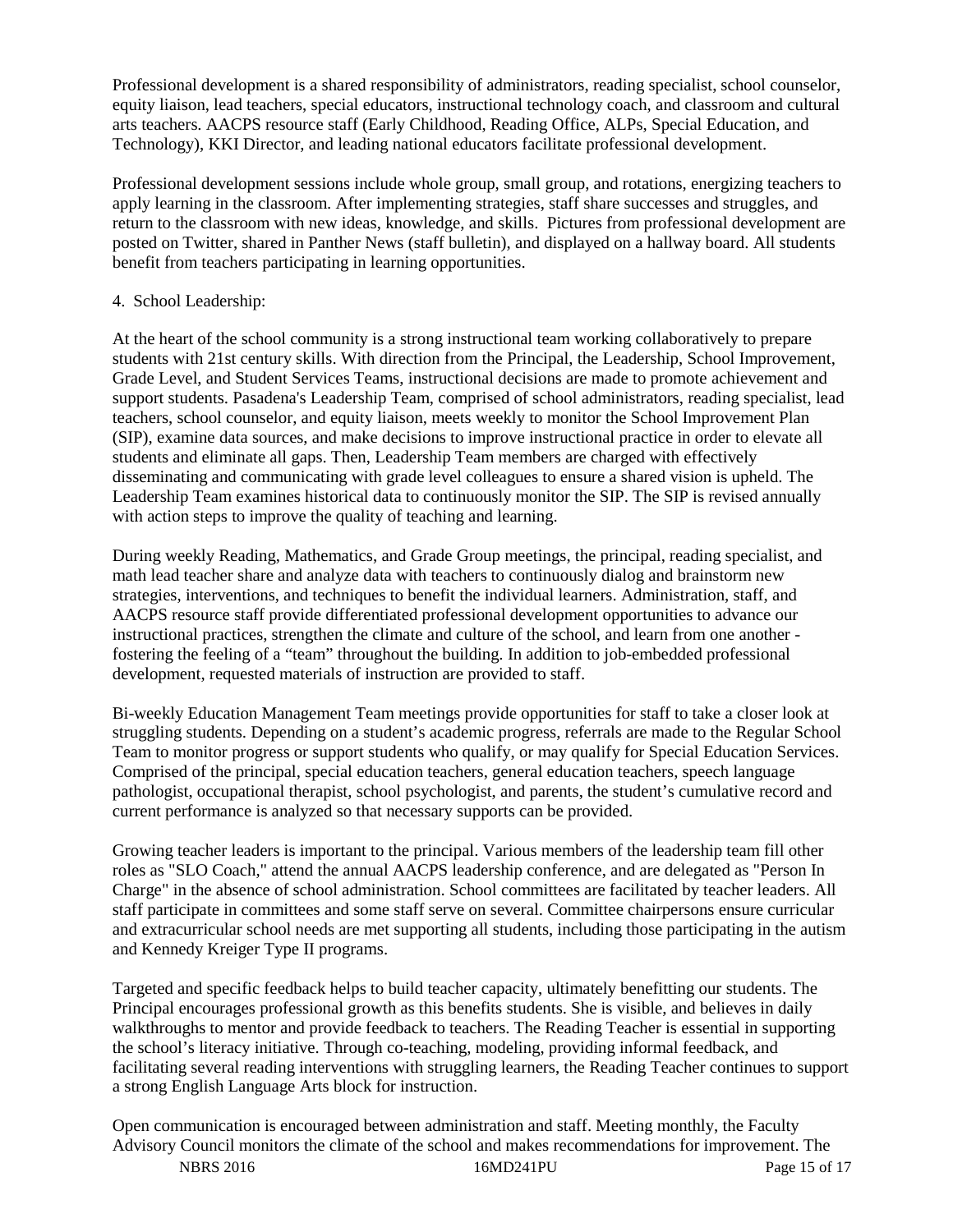Principal maintains an "Open Door" policy and is available to school staff, parents, students, and community members. In the weekly Panther News, the Principal celebrates our staff and student successes, recognizes accomplishments, and shares strategies to support the SIP action steps. Every staff member is made to feel a valuable and integral part of our school team; every one of them is an important stakeholder in each student's education.